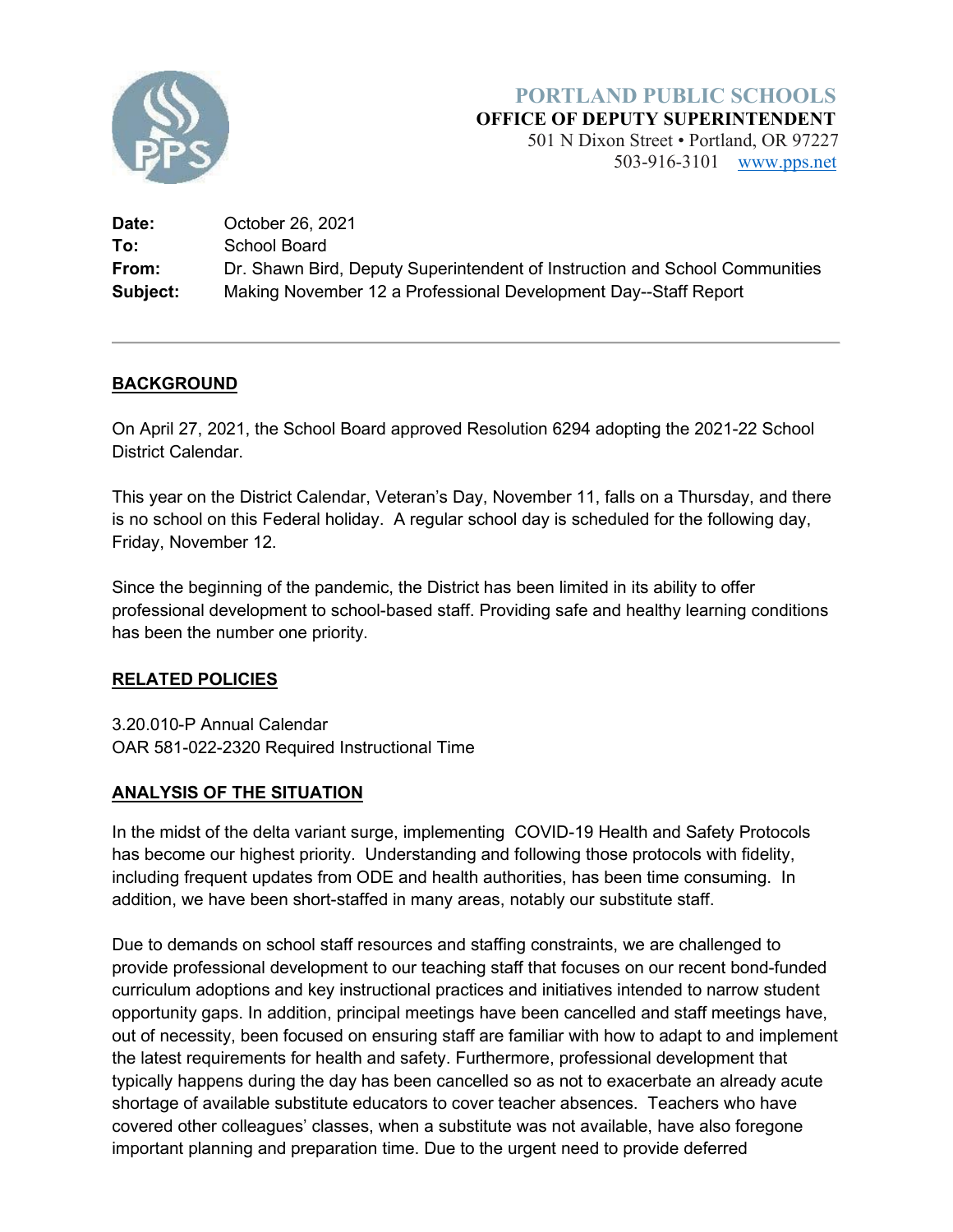professional development for our teachers, staff is proposing that the Board of Education convert Nov. 12 from a student day into a professional development day.

The professional development proposed for this regular work day will include a range of key topics for teachers and our classified Staff:

- Health and Safety
- K-5: PD on Math and Literacy Adoptions
- 6-8: PD on the Science Adoption
- 6-12: Math Field Test PD
- 6-12: PD on Culturally Sustaining Pedagogy, Equitable Grading, Student Engagement
- K-12: Classroom Management
- Collaborative planning time

### **TIMELINE FOR IMPLEMENTATION:**

Professional Development Teams have begun preparing Professional Development (PD) for November 12. The professional development will be a mix of District-directed PD on adoptions and instructional practices, as well as an opportunity for schools to tailor the PD for school and teacher needs.

The details and logistics will be shared with building administrators, teachers and classified staff on a weekly basis starting this week to prepare them for this change in the District calendar and to ensure they are prepared for this day of learning.

Communications will be shared with families multiple times and through email, text, social media so that families can prepare for this change in the calendar.

# **BOARD OPTIONS WITH ANALYSIS**

This change in the calendar may impact [OAR 581-022-2320 Required Instructional Time.](https://secure.sos.state.or.us/oard/viewSingleRule.action?ruleVrsnRsn=250536) Time requirements are as follows:

- $\bullet$  Grade 12: 966 hours
- Grades 9–11: 990 hours
- $\bullet$  Grades K-8  $-$  900 hours

Changing November 12 from an Instructional day into a professional development day, will leave us scheduled with approximately the following instructional hours for the 2021-22 school year:

- Grade 12: 982 hours
- Grades 9-11: 1020 hours
- Grades 6-8: 950 hours
- Grades 2-5: 924 hours
- Grade 1: 919 hours
- Kindergarten: 909 hours